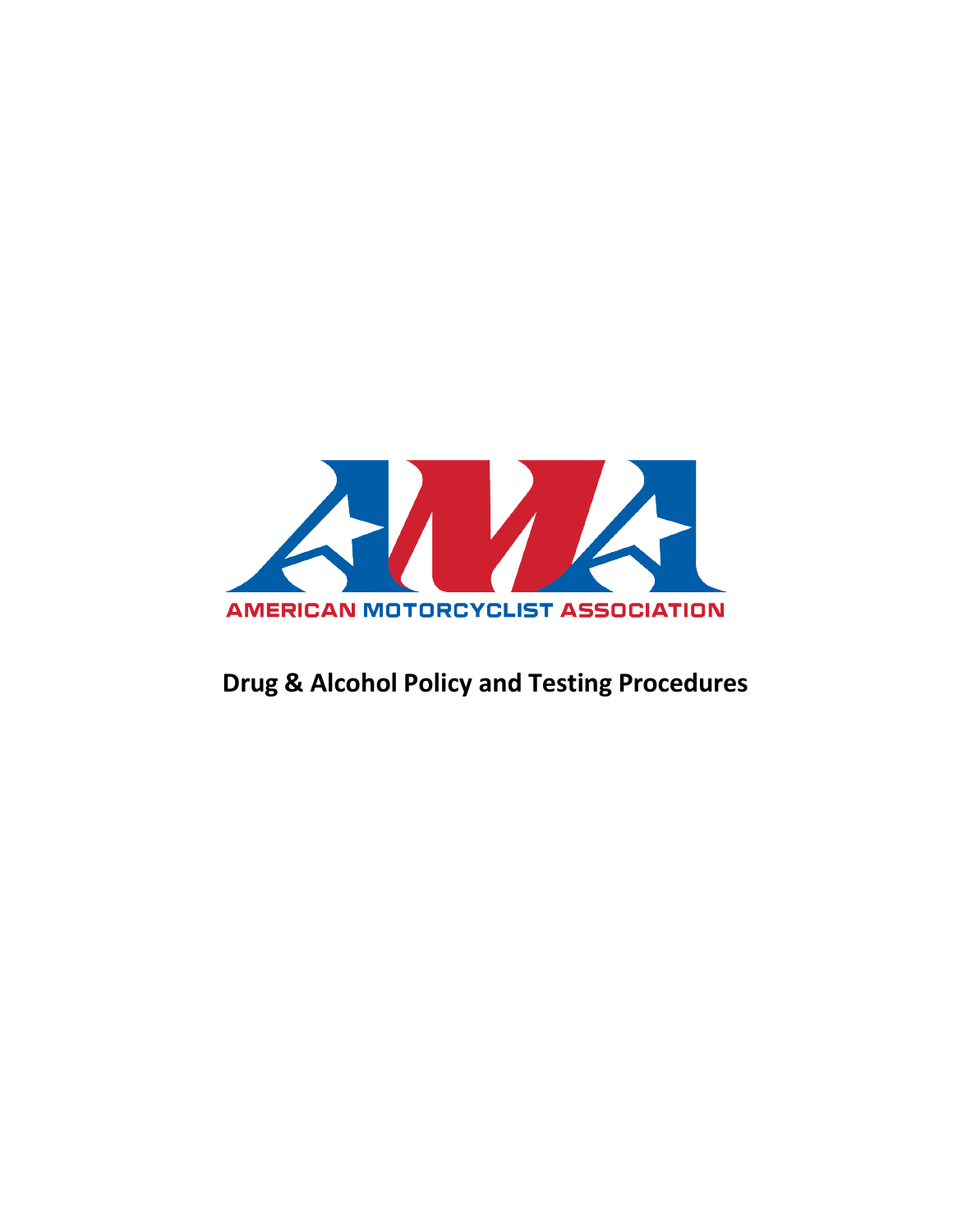

# **Part 1: Drug & Alcohol Policy**

# **1. Overview and Purpose**

The AMA is committed to promoting the welfare of everyone who participates in the sport or recreational activity of motorcycling.

Motorcycling is inherently dangerous. The AMA recognizes that the use of drugs and alcohol can adversely affect a person's performance and increase the likelihood of injury and/or damage to property and equipment.

For the avoidance of doubt, this Policy is complimentary to the testing that may be carried out by the AMA under the World Anti-Doping Code. The provisions of the World Anti-Doping Code shall prevail over this Policy in the event of conflict.

#### This Policy seeks to:

- a) Keep events free from the hazards associated with the use of drugs and alcohol.
- b) Communicate AMA's stance on the use of drugs and alcohol in Sport.
- c) Communicate AMA's drug and alcohol testing regime.
- d) Communicate that it is unacceptable to be under the influence of drugs or alcohol while taking part in Sport or an Event.

# **2. Scope**

This Policy applies to and binds any person who:

- a) Holds an AMA license.
- b) Has signed-on at an Event.
- c) Enters the "pit" or "paddock" area at an Event.
- d) Persons the AMA requires to be compliant with this Policy from time to time, such as a condition of entry to an Event.

#### **3. Definitions**

For the purposes of this Policy and the Testing Procedures, the following terms shall have the following meanings:

**Adverse:** An initial Test result indicating the presence of alcohol or of a Prohibited Substance in a Sample at or above threshold levels for initial screening or Testing.

**Alcohol Testing:** Testing to determine the presence of alcohol in the body, by analysis of exhaled air.

**AMA**: American Motorcyclist Association.

**Drug Test**: Testing to determine the presence of Prohibited Substances in the body, by analysis of urine or saliva.

**Event**: The sanctioned motorcycling activity issued by the AMA.

**License:** An AMA license of whatever name or description.

**Negative:** A Test result indicating the absence of alcohol or of a Prohibited Substance in a Sample, or that the presence of such substances is below threshold levels for initial screening or Testing.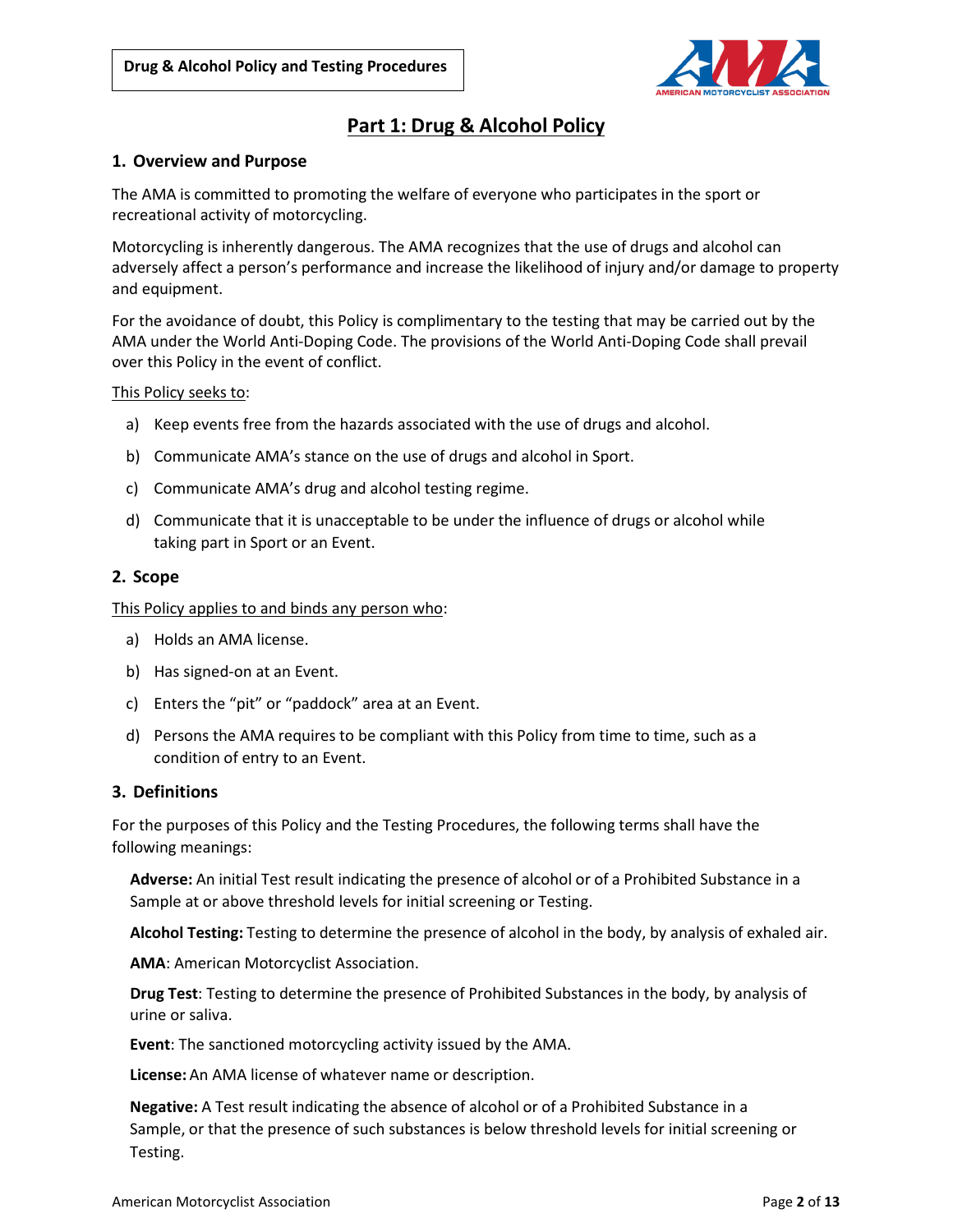

**Participant:** A person who is, or is selected to, or has been, or may be, subject to a Test.

**Policy**: This policy (including the Testing Procedures set out in Part 2) as amended by the AMA from time to time.

**Positive**: The result of secondary Testing of an Adverse Sample that confirms the presence of alcohol or of a Prohibited Substance.

**Prohibited Substance**: Any substance considered illegal.

**Promoter**: The holder of an Event sanction issued by the AMA.

**Regulations:** The general competition rules in force at the time of the Event, issued by the AMA.

**Sample**: A sample provided in conjunction with a Test.

**Screening Test**: A Test undertaken by a Testing Person to detect potential breaches of this Policy.

**Significant Incident**: Any incident which occurs during an Event that results in a person requiring medical treatment, or that results in property damage, or any other incident which, in the opinion of the Promoter (or its nominee) requires further investigation. This latter category may include dangerous occurrences or near misses during a race.

**Sport**: The sport or recreational activity of motorcycling.

**Test**: Any test conducted under this Policy to detect the presence of alcohol or a Prohibited Substance.

**Testing Person:** can be one of the following:

- Part of the medical team at the event.
- A Promoter (or its nominee) competent in using the Tests.
- A nominated person competent in using the tests (i.e., Senior Official or AMA representative).
- A member of the Police force.
- A contractor approved by the AMA.

**World Anti-Doping Code:** the core document that harmonizes anti-doping policies, rules and regulations within sport organizations and among public authorities around the world.

# **4. Prohibited Activities**

The use of drugs or alcohol can adversely affect an individual's ability to participate in Events and can contribute to Significant Incidents. Any person to whom this Policy applies must not:

- 4.1 Use, consume, possess, manufacture, sell, purchase or otherwise transfer a Prohibited Substance at or during an Event.
- 4.2 Have a blood alcohol reading of more than 0.00 at or during an Event.
- 4.3 Have any Prohibited Substance in their system at or during an Event.
- 4.4 Refuse to provide a Sample as part of a Test.
- 4.5 Refuse to comply with a direction in respect of a Test.
- 4.6 Subvert or tamper with the Testing process, including, without limitation, giving false answers to any questions from any person administering a Test or making a false declaration.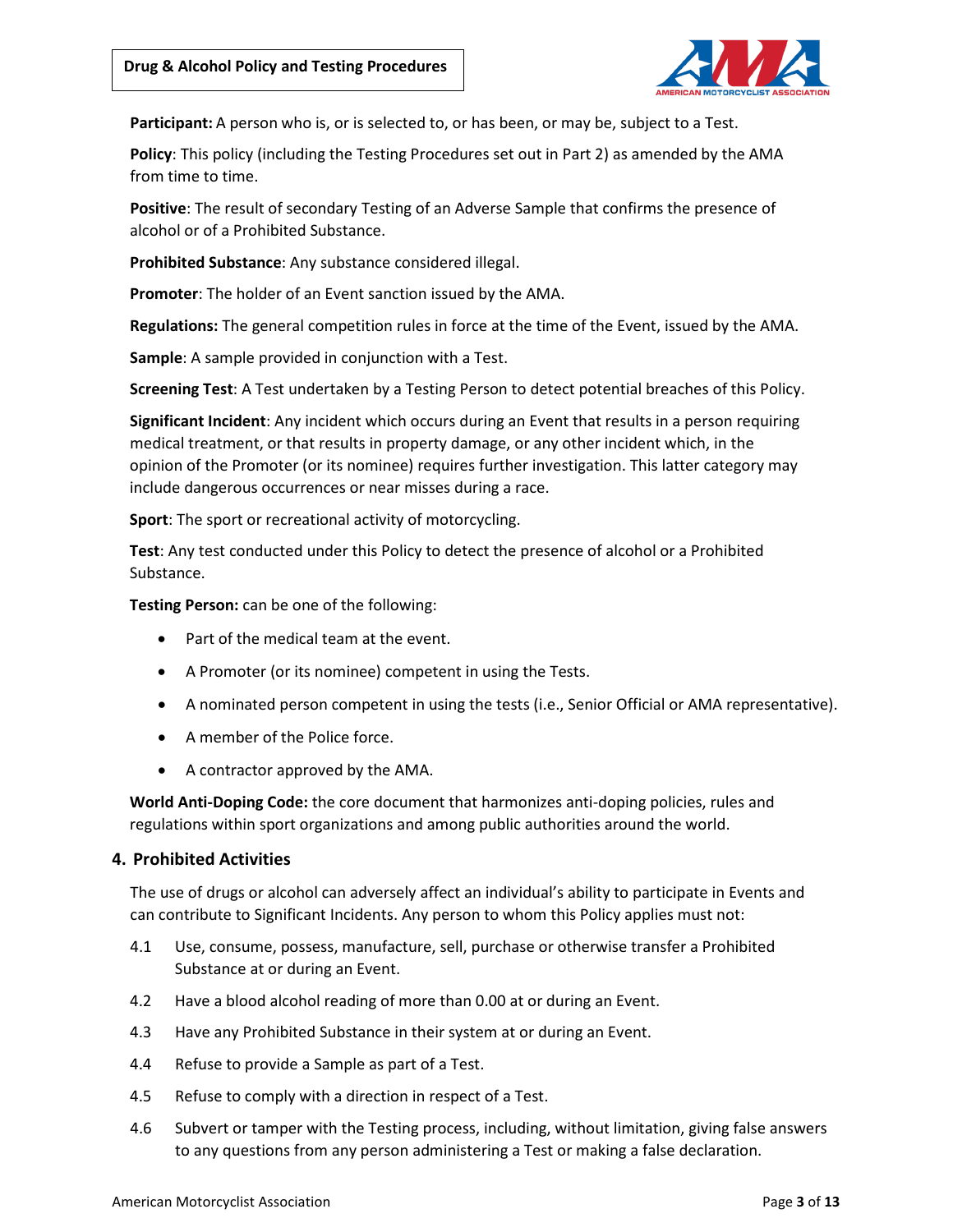

# **5. Sanctions**

- 5.1 Any person who breaches any of the provisions of Clause 4 of this Policy:
- 5.1.1 Will be sanctioned in accordance with Clause 7 of these Testing Procedures.
- 5.1.2 May also face sanction or penalty under any other rule, regulation, policy or procedure of the AMA or Promoter (such as under the Regulations).

#### **6. Rehabilitation and Counselling**

The AMA recognizes drug and alcohol dependency as a treatable condition. Any person who breaches Clause 4 of this Policy is encouraged to seek professional help and advice and to undertake appropriate treatment.

#### **7. Disputes**

A dispute regarding the implementation of this Policy or of the Testing Procedures will be managed by the AMA.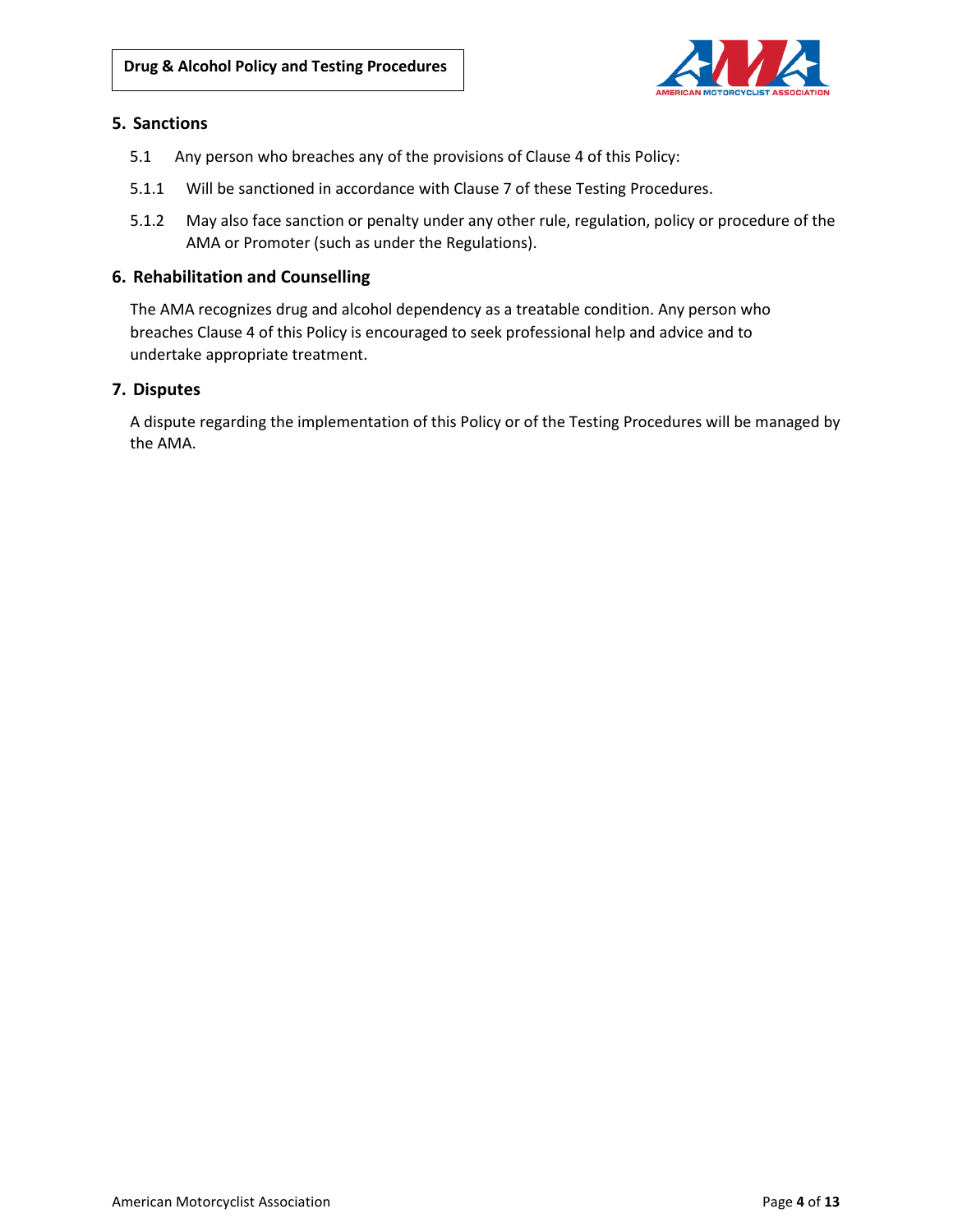

# **Part 2: Testing Procedures**

#### **1. Introduction**

These procedures are to be followed in implementing the Policy, including:

- 1.1 How Drug and Alcohol Testing will be conducted.
- 1.2 The actions to be followed in response to Drug or Alcohol Tests including immediate response and follow-up actions.
- 1.3 How matters of confidentiality, discipline and disputes will be handled.

#### **2. Testing Methods and Limits**

#### 2.1 **Testing Methods**

Testing may be conducted consistent with these procedures.

- 2.1.1 Screening Drug Tests will be undertaken using the following methods:
- 2.1.1.1 An oral swab.
- 2.1.1.2 Urine sample.
- *2.1.1.3* Drug confirmation tests will be undertaken in accordance with current Standards.
- 2.1.2 Alcohol tests will be undertaken using an alcohol breathalyser.

#### 2.2 **Testing Limits**

2.2.1 Screening Test:

The Screening Test will check for a variety of substances including:

| Amphetamine (AMP)     |
|-----------------------|
| Benzodiazepine        |
| Cannabinoid (THC)     |
| Cocaine (COC)         |
| Methamphetamine (MET) |
| piate                 |

#### 2.2.2 Blood Alcohol Target Concentrations

| $\big  0.00$ g/100ml<br>Alcohol |
|---------------------------------|
|---------------------------------|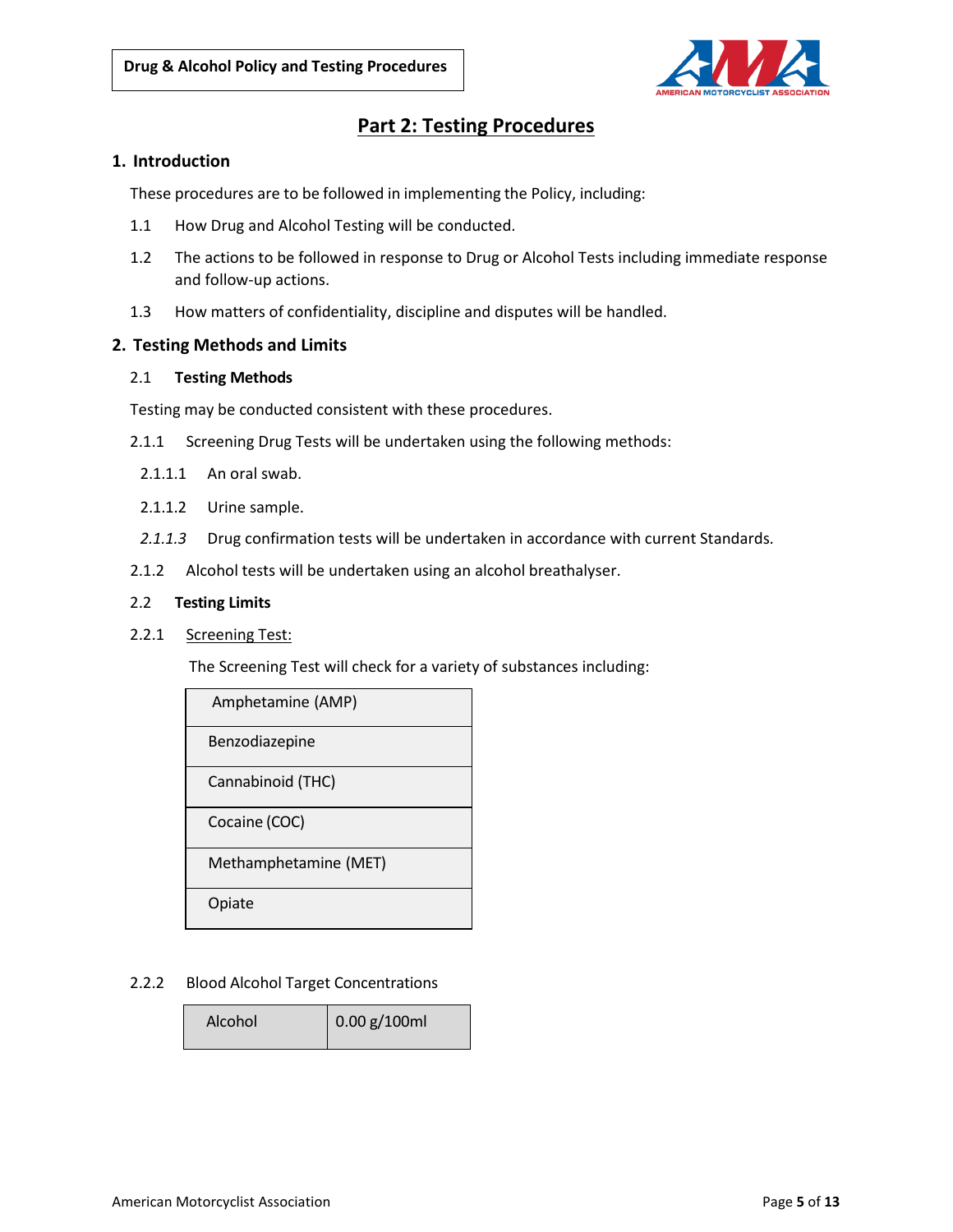

# **3. Event Testing**

# 3.1 **Testing Person**

Random Drug and Alcohol Testing will be conducted at Events by a Testing Person.

The Testing Person should develop and implement an operationally appropriate selection process to the satisfaction of the AMA.

# 3.2 **Selection**

Testing may be conducted upon any Participant to detect the presence of alcohol or a Prohibited Substance in the following circumstances:

# 3.2.1 Random Testing

Participants will be selected by random, which may include riders, media, officials and teams.

#### 3.2.2 Targeted Testing

- 3.2.2.1 When an Official (or Promoter) suspects, on reasonable grounds, that a person is under the influence of alcohol or a Prohibited Substance (see also Suspicion Testing).
- 3.2.2.2 A Participant who has previously returned an Adverse result may be Target Tested over the following 12 months and their names will automatically be entered into the selection list.

#### 3.2.3 Voluntary Testing

Testing may be undertaken on a voluntary basis if a Participant requests a Test prior to or during the Event.

#### 3.2.4 Suspicion Testing

An Official (or Promoter) will take action under this Policy if they have observed or received information or have reasonable grounds to suspect that a person is exhibiting signs of being under the influence of drugs or alcohol and such person may be required to undertake a Test.

Typical indicators of impairment due to alcohol or a Prohibited Substance include:

- Slurred or impaired speech.
- Their breath smells of alcohol.
- They stagger, their movements are jerky and off target.
- They admit to drinking certain quantities of alcohol.
- Their eyes are hazy and heavy.
- They exhibit a dulled tired appearance.
- They are aggressive in their speech or manner.
- Their face is flushed.
- Their pupils are large with sluggish reaction to light.
- They behave in an unusual, dangerous, erratic or euphoric state.
- Evidence of substance misuse within Events which can be linked with reasonable certainty to an individual.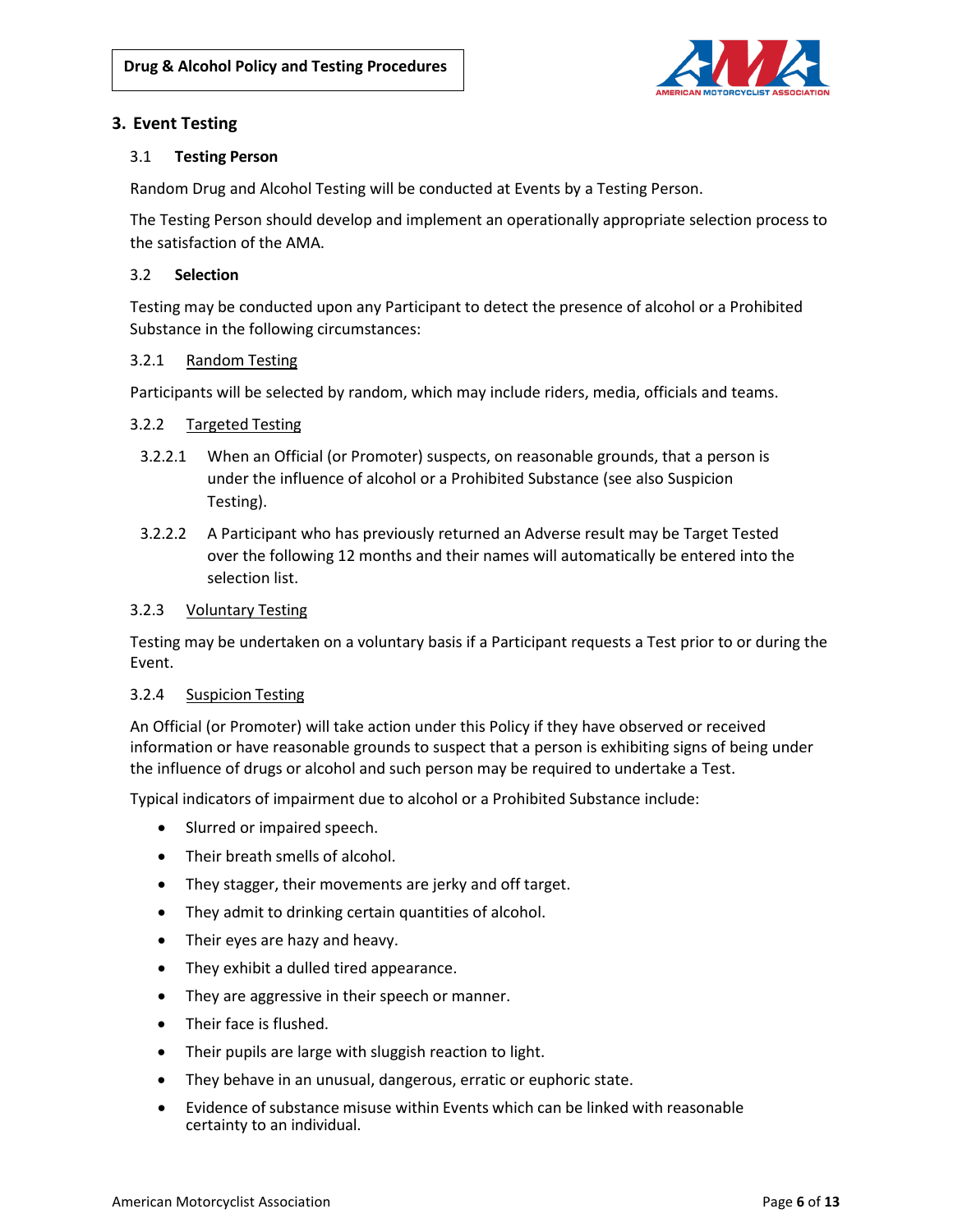

# 3.3 **Timing**

The Policy being a welfare initiative, Testing can be carried out at any time during an Event. Testing People are encouraged to ensure Testing is undertaken before a Participant engages in on-track activity.

# 3.4 **Notification**

# 3.4.1 No Notification to Participants

Participants acknowledge and agree that they will not be informed when Tests will be conducted.

# 3.4.2 Event Notification

Participants will be notified directly in person that they have been selected for Testing under this Policy.

The Testing Person will provide Participants with information regarding the test they will undertake. Participants are required to read, understand and sign the Acknowledgement and Declaration Form.

# **Sample Notification to Attend for Testing**

# Dear Participant,

You have been randomly selected to participate in prohibited substance screening under the American Motorcyclist Association Drug and Alcohol Policy. The purpose of this policy is to address the possibility of events being adversely affected by people who have drugs and/or alcohol in their system.

You are required to provide a urine sample designed to screen for illicit drugs.

The drug screening equipment will test for illicit, restricted and some currently legal drugs which have the potential to cause impairment, e.g., cannabis and hashish, opiates (such as heroin and morphine), cocaine, amphetamine type substances (such as speed and ecstasy) and THC.

You are required to read, understand and complete the Acknowledgement and Declaration Form (enclosed) prior to making your way to the testing area. There are penalties for making a false declaration.

Please inform the testing person about any medications (prescribed or non-prescribed) or other drugs that you have used during the last week which may affect the drug screen.

You are required to provide a sample in the privacy of the nominated testing area. If you are unable to provide a sample immediately you must wait, under the supervision of the testing person, until a sample can be obtained.

You are required to provide the sample to the Testing person to record the results. Should a test produce an **adverse** result, you will not be permitted to take part in the event. A **negative** result will allow you to continue to take part in the event.

Refusing to complete the test will automatically exclude you from taking part in the event.

Please take your time in completing this documentation.

If you have any questions regarding the procedures, please discuss these with the testing person.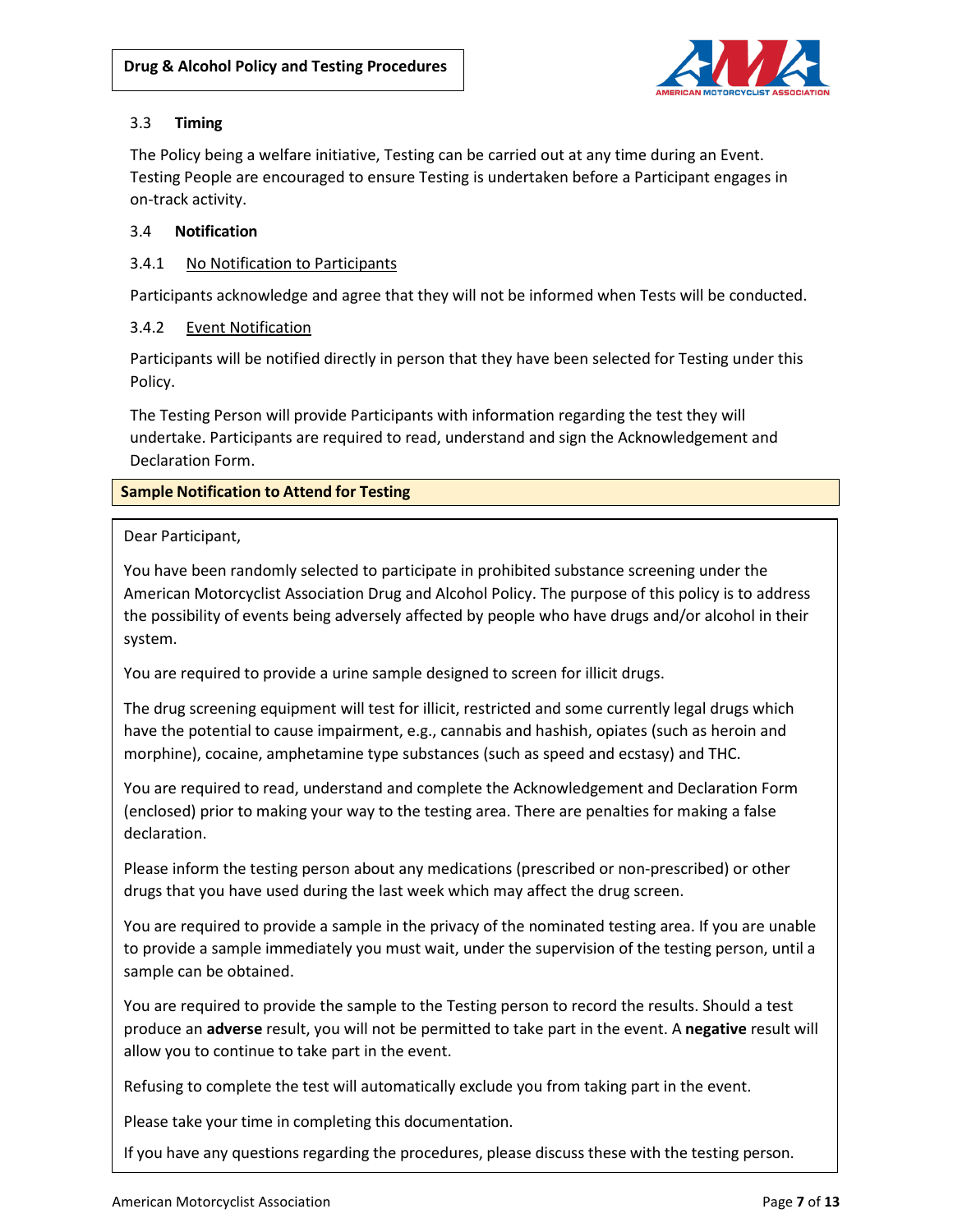

## 3.5 **Designated area**

Where not specified in the notification information, a designated testing area will be established at each Event. Participants will be required to enter the testing area one at a time to undertake the test.

A designated testing area would ideally include a private area with a table and chairs to fill in the paperwork and a designated private toilet for urine testing.

Prior to the Test being conducted, Participants will be requested to provide the completed Acknowledgement and Declaration Form. They will also be required to provide their full name and date of birth. These details are to be recorded on the Control Form.

# 3.6 **Representatives**

Participants are entitled to have a representative and/or interpreter accompany them to the testing area.

If a Participant is a minor (under 18 years of age) they are required to bring a parent or guardian with them.

# 3.7 **Follow up testing**

A Participant who returns an Adverse Drug Test will be subject to follow up testing for a period of 12 months (the Probationary Period).

If no further Adverse results are reported in the Probationary Period, the Participant will be placed back in the usual random selection pool.

# **4. Alcohol Testing Procedure**

- 4.1 All alcohol testing procedures shall be conducted using an alcohol breathalyser.
- 4.2 The Participant will be required to supply an exhaled air sample from their lungs directed into an approved breath analysis instrument sufficient to obtain a valid reading on the instrument.
- 4.3 Participants will be asked not to consume any substances by mouth for a period of 5 minutes prior to the Alcohol Test being carried out.
- 4.4 The following extract must be read to Participants prior to undertaking the Test:

*"You are about to have your exhaled air tested to ensure compliance with the AMA's Drug and Alcohol Policy in relation to the presence of alcohol in your body. Should the test be positive, a further test will be undertaken shortly to confirm the test. Please follow the instructions of the testing official."*

4.5 If the test indicates blood alcohol content (BAC) of 0.01 g/100mL or above, the Participant is required to do a secondary test. The following must be read to the Participant after the initial test:

*"Your exhaled air has indicated the presence of alcohol in your body. This is a breach of the AMA's Drug and Alcohol Policy. Another test will be performed shortly to confirm the initial test. You will be required to be accompanied by a witness at all times for the next 20 minutes. You will not be permitted to consume any substance by mouth until after the test'.*

4.6 The second Test must be carried out no sooner than 15 minutes and no more than 20 minutes after the original Test.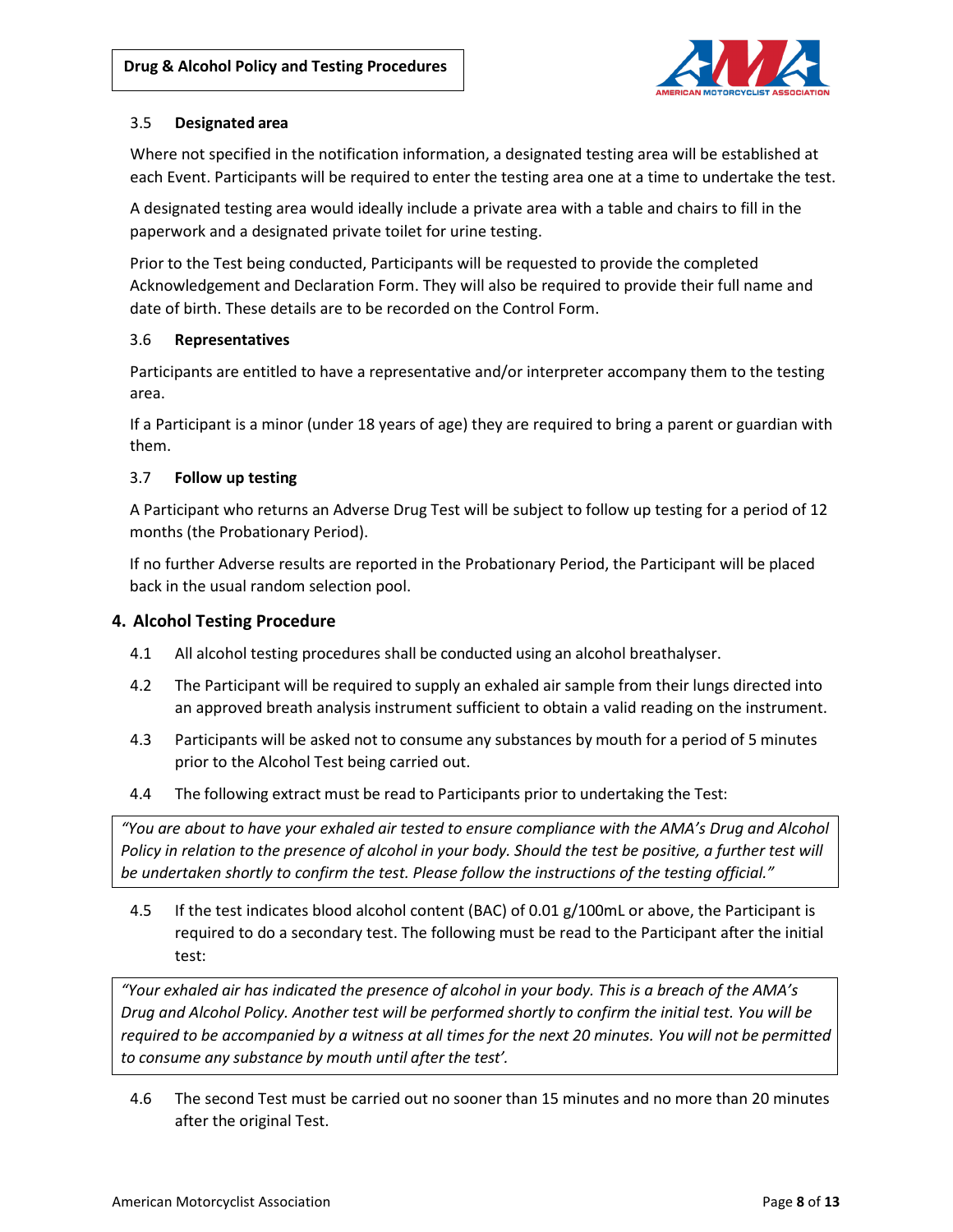

- 4.7 The Participant must refrain from taking any fluid or substance orally during the waiting period. This includes smoking or vaping.
- 4.8 The Participant shall be accompanied by a witness appointed by the Testing Person for the entire period between the two Tests.
- 4.9 If the secondary Test result is 0.00 g/100mL BAC, the result will be deemed as negative, and the person may continue to take part in the Event.
- 4.10 If the result of the secondary test result is above 0.00 g/100mL BAC:
	- 4.10.1 A Positive result will be recorded and submitted to the AMA.
	- 4.10.2 The result of all Tests performed must be recorded, together with the names of the Participant and the witness, the time and date of the Test and the result e.g., OK if 0, or actual reading if >0.
- 4.10.3 The Participant must be advised by the Testing Person of the result of both Tests, specifically the reading noted on the instrument.
- 4.10.4 The Participant will be excluded from taking any further part in the Event.
- 4.10.5 The Test results will be recorded and submitted to the AMA.
- 4.11 Failure to submit to a Test without an acceptable reason will be deemed a Positive test result.

#### **5. Drug Testing Procedure**

- 5.1 Drug Tests will be conducted in designated areas at Events as advised.
- 5.2 All Drug Testing procedures are to comply with relevant Standards.
- 5.3 The Participant will be required to supply either an oral fluid sample or urine sample in the appropriate testing device provided to them by the Testing Person sufficient to obtain a valid reading on the instrument.
- 5.4 If a Negative result is returned, the Sample will be disposed of, and the Participant may continue to take part in the Event.
- 5.5 If an adverse result is returned:
	- 5.5.1 The Participant is required to remain with the Testing Person. A secondary Test may be carried out in accordance with Clause 2 no more than 60 minutes after the initial Test. For urine Testing, the initial Sample may be used in a second Testing kit.
	- 5.5.2 The Participant must remain with the Testing Person and refrain from taking any fluid or substances orally, other than water, during the waiting period. This includes smoking and vaping.
	- 5.5.3 The Testing Person will notify the AMA under strict confidentiality.
	- 5.5.4 The Participant will be excluded from the Event; however, the Participant may voluntarily withdraw from the event.
- 5.6 Failure to submit to a Test without an acceptable reason will be deemed an Adverse result and will be treated accordingly.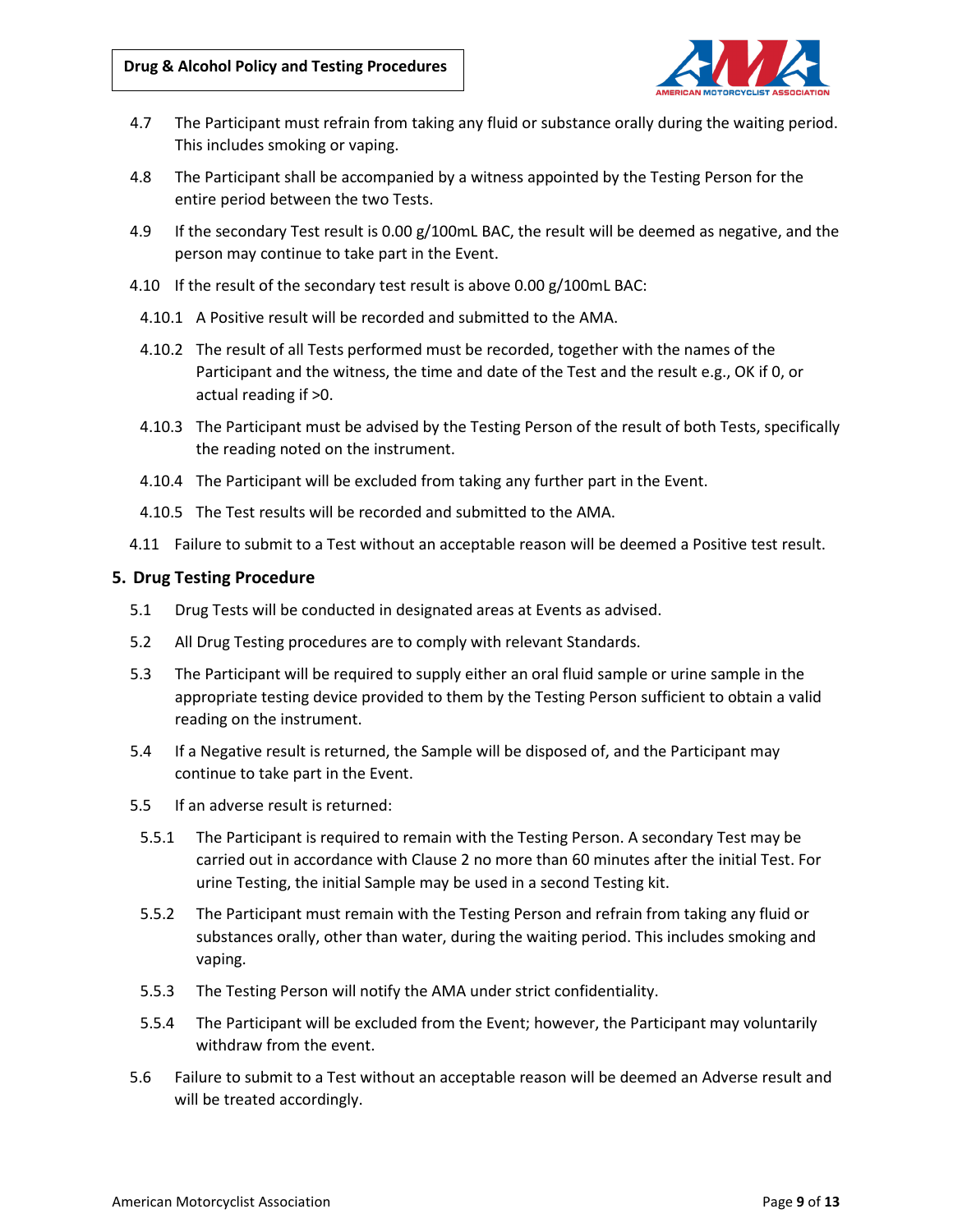

# **6. Procedures for Responses**

The AMA may appoint a medical service provider to be actively involved in the response to any Adverse or Positive Drug or Alcohol Test result in which case such medical service provider will be responsible for ensuring:

- 6.1 Independence and impartiality.
- 6.2 Integrity and accuracy of the Testing and analysis process.
- 6.3 Quality assurance (i.e., minimizing the ability to cheat the system, recording accurate information).

# 6.4 **Screening Test Result is Negative**

Where a Participant returns a Negative Test result the collected Sample will be disposed of, and the Participant may continue to take part in the Event.

# 6.5 **Screening Test Result is Adverse or Positive**

#### 6.5.1 Alcohol Test

Where a secondary Alcohol Test result is greater than 0.00g/100mL BAC, it will be deemed a Positive result and the Participant deemed unfit to continue to take part in the Event. The Test will be recorded and submitted to the AMA.

# 6.5.2 Drug Test

When a Drug Test returns an Adverse result, the Participant will be excluded from taking any further part in the Event. The Test will be recorded and submitted to the AMA.

# **7. Penalties**

#### **First Positive Test Result**

Any Participant returning a Positive Drug or Alcohol Test result for the first time will:

- 7.1 Be immediately excluded from the Event.
- 7.2 Have their License suspended, and be prohibited from entering Restricted Areas (all areas except spectator areas), with the lifting of such suspension being conditional upon compliance with the following penalty obligations:
- 7.2.1 Provide to the AMA a pathology report at their own expense confirming there are no Prohibited Substances or alcohol in the Participants body.
- 7.2.2 Undertake a recognized counselling program at their own expense and deliver to the AMA proof of successful completion of such program.
- 7.3 Be required to successfully undertake Targeted Testing for Prohibited Substances or alcohol for a period of 12 months (the Probationary Period).
- 7.4 Have the details of the breach submitted to the AMA including the breach date, the Event, the Prohibited Substance, action taken, and sanction(s).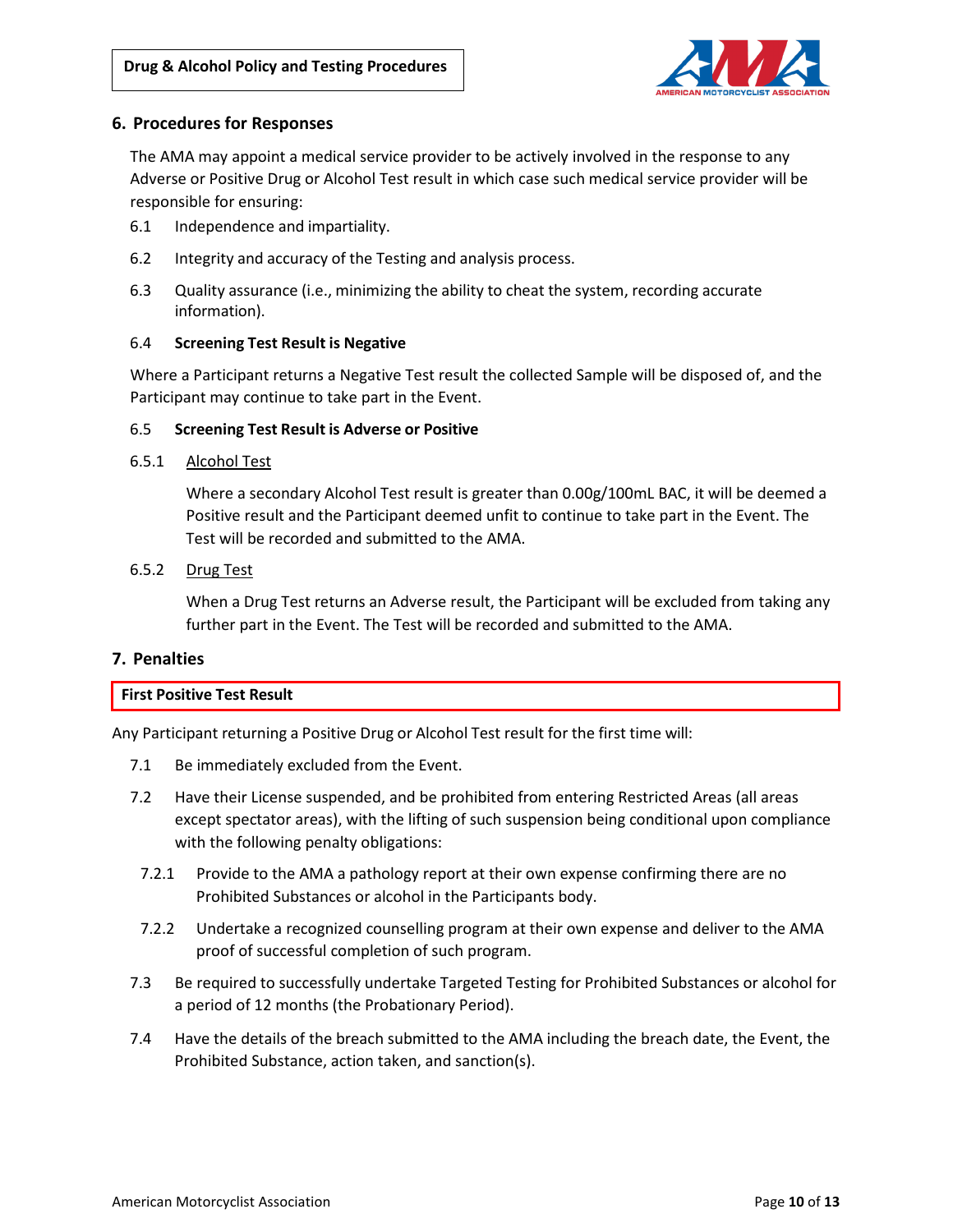

#### **Positive Test Result During Probationary Period**:

Any Participant returning a Positive Drug or Alcohol Test result while serving a Probationary Period will:

- 7.5 Be immediately excluded from the Event.
- 7.6 Have their License suspended for six (6) months, and during that period be prohibited from entering Restricted Areas (all areas except spectator areas), with the lifting of such suspension being conditional upon compliance with the following penalty obligations:
- 7.6.1 Pay to the AMA a fine of \$2,000.
- 7.6.2 Undertake a counselling program recognized by the AMA at their own expense and deliver to the AMA proof of successful completion of such program.
- 7.6.3 At the end of such six (6) month period, provide to the AMA at their own expense a pathology report confirming there is no Prohibited Substances or alcohol in the Participants body.
- 7.7 Have the details of the breach submitted to the AMA including the breach date, the Event, the Prohibited Substance, action taken, and sanction(s).

**Second Positive Test Result**:

Any Participant testing positive for prohibited substances for a second time on record (but not while serving a Probationary Period) will:

- 7.8 Be immediately excluded from the Event.
- 7.9 Have their Licence suspended for three (3) months, and during that period be prohibited from entering Restricted Areas (all areas except spectator areas), with the lifting of such suspension being conditional upon compliance with the following penalty obligations:
- 7.9.1 Pay to the AMA a fine of \$2,000.
- 7.9.2 Undertake a recognized counselling program at their own expense and deliver to the AMA proof of successful completion of such program.
- 7.9.3 At the end of such three (3) month period, provide to the AMA at their own expense a pathology report confirming there is no Prohibited Substances or alcohol in the Participants body.
- 7.10 Have the details of the breach submitted to the AMA including the breach date, the Event, the Prohibited Substance, action taken, and sanction(s).

#### **Third Positive Test Result**:

- 7.11 Any Participant Testing positive for a Prohibited Substance for a third time on record will:
- 7.11.1 Be immediately excluded from the Event.
- 7.11.2 Have their Licence suspended for three (3) years, and during that period be prohibited from entering Restricted Areas (all areas except spectator areas).
- 7.11.3 Be subject to further sanctions as determined by and at the discretion of the AMA, including the imposition of a fine of up to \$10,000 payable to AMA.
- 7.11.4 Have the details of the breach submitted to the AMA including the breach date, the Event, the Prohibited Substance, action taken, and sanction(s).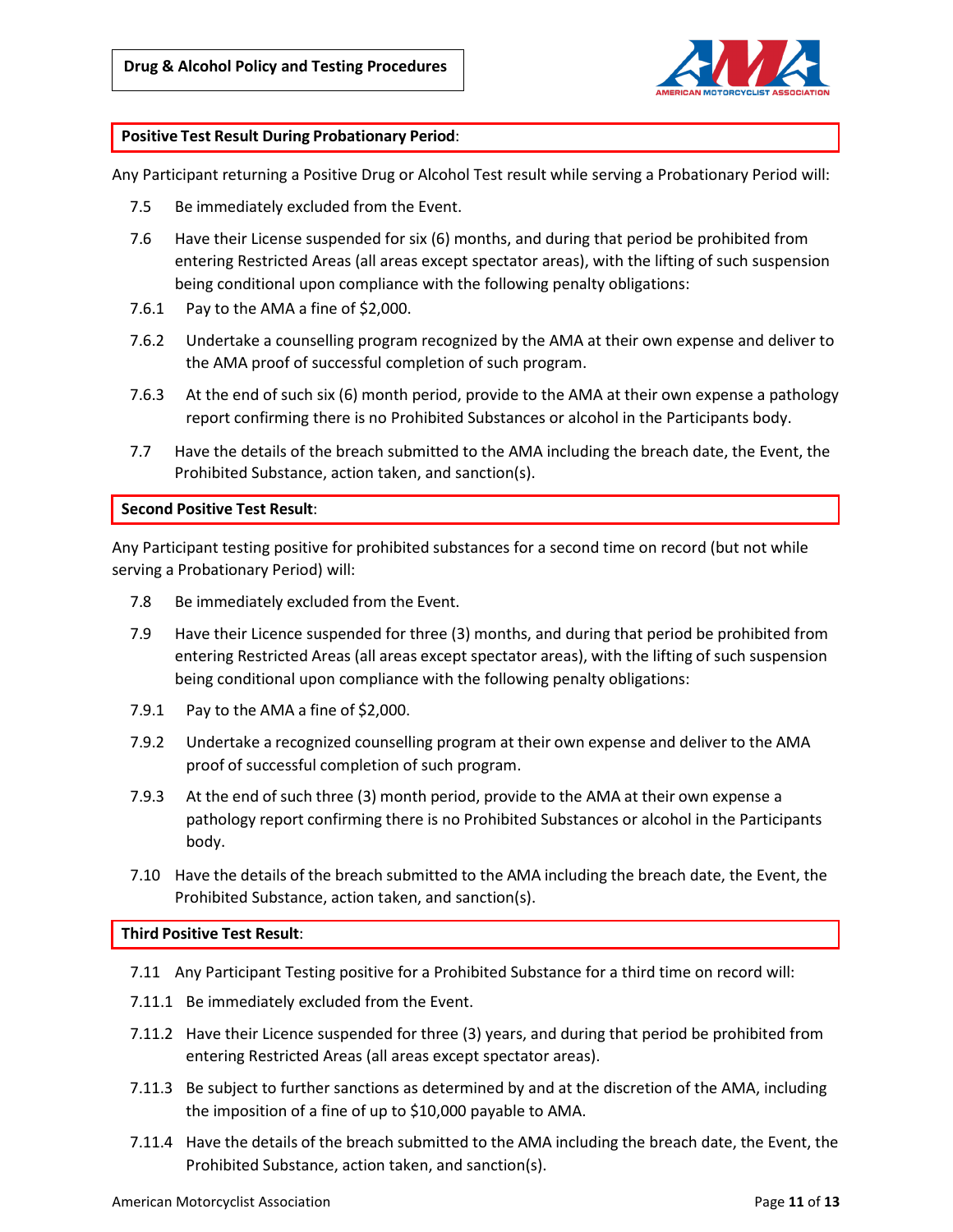

#### **Sample Participant Notification Letter**

It is recommended that a letter / email be sent to the Participant who has returned a positive Test result together with the relevant drug information sheet (i.e., cannabis, cocaine etc). The following sample may be used where a Participant returns a Positive Test result for the first time:

# **Contravention of the AMA Drug and Alcohol Policy** *(example)*

At the *name of event* held at *name of venue* on the *date* a random test for prohibited substances was carried out in accordance with the AMA Drug and Alcohol Policy (Policy).

Your name was selected at random, and you signed a declaration acknowledging your consent to undergo testing and setting out the conditions for testing.

A saliva and breath analysis were conducted by an approved testing person and your test returned an adverse reading for *name of substance.*

In accordance with the Policy, you were not permitted to participate in the above event.

*[Laboratory testing of a second sample has confirmed the positive on-site test result].*

The test results have been noted and submitted to the American Motorcyclist Association, your license has been suspended, and you will not be able to participate in any AMAsanctioned activity until:

- 1 You undertake within the next 12 months a recognized counselling program and deliver proof to the AMA of your successful completion of that program.
- 2 The AMA receives a blood test result clearing you of any illicit drugs in your system.

You will be subject to target testing over the next 12 months and if you record another adverse result within this probation period your license will be automatically suspended for 6 months, and you will be fined \$2,000.

The AMA looks forward to your future participation at AMA-sanctioned events.

# 7.12 **Report by Testing Person**

The Testing Person shall report to the AMA, for inclusion in the report of the Event, if no Adverse results were produced in secondary Testing.

If secondary Testing produced one or more Adverse results, those results shall be hand delivered, or sent by secure means, to the AMA.

# **8. Procedure Where Participant Refuses to Undertake a Drug or Alcohol Test**

A Participant who refused to undertake a Drug or Alcohol Test will:

- 8.1 Be deemed to have returned an Adverse Test result.
- 8.2 Be excluded from taking part in the Event.
- 8.3 Have the abovementioned sanctions recorded and submitted to the AMA.
- 8.4 Be target Tested for a further 12 months, and an Adverse Test result during this period will result in a six (6) month automatic suspension of their License.